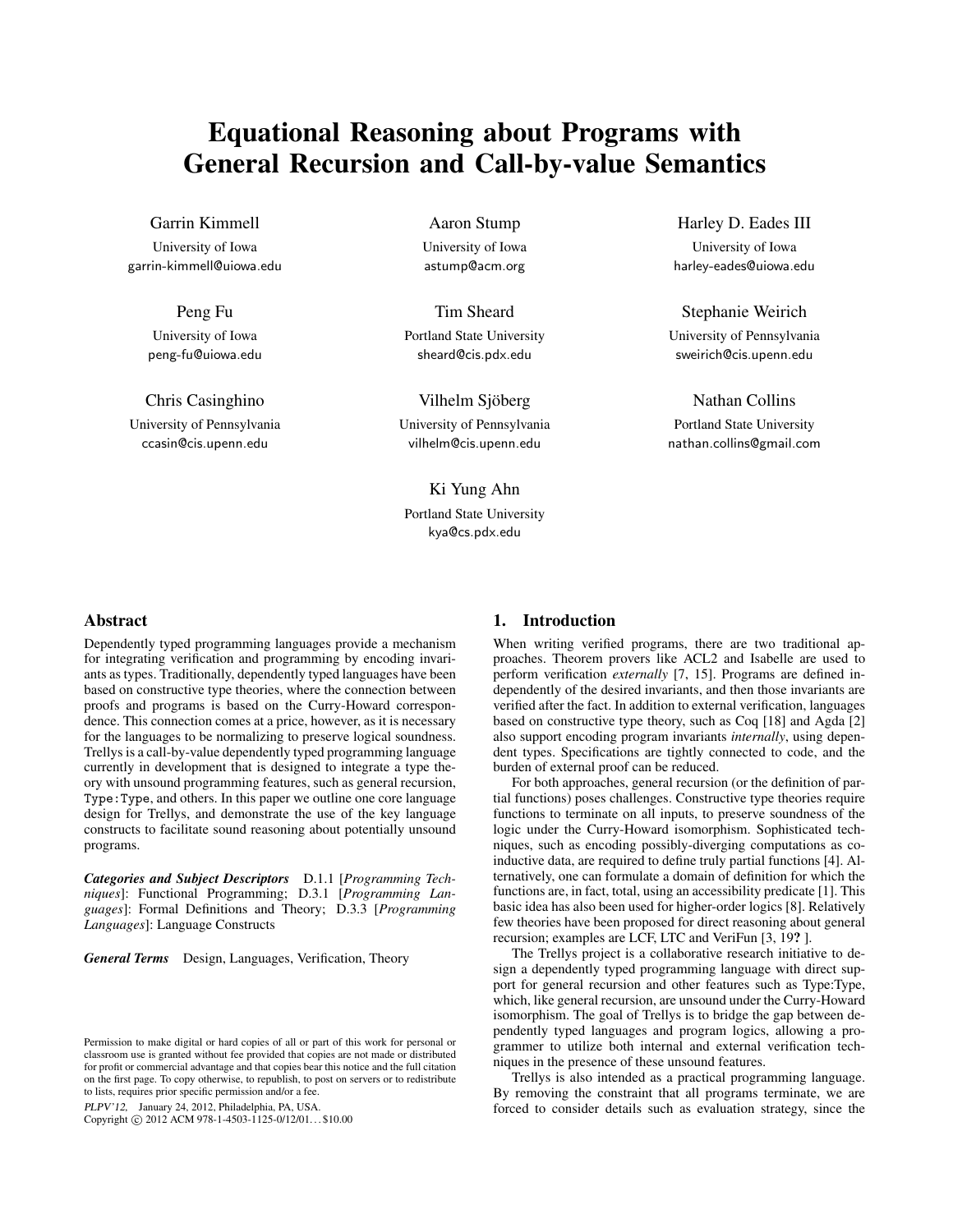termination behavior of a term in a language with general recursion can vary if the reduction strategy is changed. For Trellys, we have chosen call-by-value reduction because of the simplicity of the cost model it provides. This choice has far reaching consequences on the design of the logic used for verification in Trellys. In this paper, we address and propose solutions to a number of the issues encountered at this particular point in the design space: a call-byvalue dependently typed language with general recursion.

We identify several problems encountered when trying to integrate dependent types with general recursion:

- How do we exploit the fact that inside programs, variables bound in those programs range over values, while still allowing quantification over all programs,<sup>1</sup> including ones which diverge?
- The theory of call-by-value  $\beta$ -equality is fairly weak, given the restriction that the argument to  $\beta$ -reduction be a value. How can we strengthen this equality to include all arguments that provably have values, but are not syntactically values?
- The natural way to prove theorems like associativity of append is by induction on the structure of a value. How can we strengthen such theorems to apply to all programs, including possibly diverging ones?

In solving these problems, we develop the main contributions of this paper:

- We define a judgmental notion of value that distinguishes variables contextually. This is accomplished by marking variables introduced during quantification by whether or not they should be treated as values. The syntactic notion of value is then changed to be a judgmental notion, which classifies those variables as ranging over values or expressions, depending on how they are marked in the context.
- We integrate a notion of termination cast from our previous work (see Section 3) with call-by-value reduction, so that programs which are proven to be terminating can be considered to be values, for purposes of  $\beta$ -reduction.
- We introduce a non-computational termination case form, which allows us to case-split during reasoning on whether a program terminates or diverges. Using this, many theorems can be generalized to hold for all programs, not just terminating ones. This generalization is quite useful in practice, as it means that the theorems can be applied without needing to prove that their arguments are terminating.

This paper concerns the *expressiveness* of dependently-typed core languages. Its purpose is to explain these novel features through examples, describing the problems that non-termination and call-by-value reasoning bring to full-spectrum dependent type systems, and informally describing how these features can provide solutions to these problems. This paper discusses these ideas in the context of the Sep<sup>3</sup>, one of several core language designs that we are developing in the Trellys project. The Sep<sup>3</sup> core language is a work-in-progress, and still under development. As a result it has not been subject to metatheoretic study and proofs of standard type system results (such as type soundness) are beyond the scope of this paper.

The remainder of this paper is structured as follows. Section 2 provides a brief overview of a core language design for Trellys, which we call  $\text{Sep}^3$ , outlining the key design principles we followed. In Section 3 we identify the connections between Trellys

| $\Gamma \vdash p : P$                    | Proof p shows proposition P            |
|------------------------------------------|----------------------------------------|
| $\Gamma \vdash t : T$                    | Term t has type T                      |
| $\Gamma \vdash \mathrm{val}\ \mathtt{t}$ | Term t is a value                      |
| $t_1 \rightarrow <^{m} t_2$              | Term t1 evaluates to t2 within m steps |
|                                          |                                        |

Figure 2. Basic judgment forms

and prior work. In Sections 4 through 6 we detail the problems identified above and present their associated solutions. Section 7 gives a brief overview of our experiences using a prototype implementation of Sep<sup>3</sup> and discusses an example proof. We conclude and identify directions for future work in Section 8.

# 2. Language Overview

The  $Sep<sup>3</sup>$  language is one core-language that we are developing to explore the design space of dependently typed languages. This name is short for "separation of proof and program", indicative of the syntactic separation in the language between proofs and programs (and similarly, between propositions and types). Proofs can mention programs, without invoking them. We dub this capability "Freedom of Speech". Conversely, programs can use proofs to help demonstrate to the type checker that invariants expressed using dependent types hold.

In the exposition and judgments that follow, we use a few conventions to make the syntactic distinction clear. The metavariable p refers to proofs; the metavariable P refers to propositions. Propositions classify proofs (i.e.  $p : P$ ), in the sense that types classify terms in the programming language. However, the programming language has a collapsed syntax where terms and types are on the same level, and are represented by the metavariables t and T. We write  $t : T$ , even though  $t$  and  $T$  live in the same syntactic level. Context distinguishes between t and T. We will use the syntactic metavariable e to represent either proofs (p) or programs (t) and the metavariable A to represent either propositions (P) or program types (T).. The metavariables x, y, f, and q range over both program and proof variables.

Below, we identify a number of major features of  $\text{Sep}^3$  that we use in the following sections. The syntax of the features of Sep<sup>3</sup> that we discuss in this paper is summarized in Figure 1. The semantics of  $\text{Sep}^3$  is specified by the judgments listed in Figure 2. We introduce the rules associated with these judgements as we explain the relevant features of Sep<sup>3</sup>.

Although  $\text{Sep}^3$  is quite verbose, the language is designed as a core type theory, and we are willing to sacrifice programmer overhead toward the goal of simplifying the pending meta-theoretical study. As the examples later in this paper make apparent, writing proofs and programs directly in the core language can be quite burdensome. However, we plan to eventually reduce this load with surface-language features – such as proof tactics and integration with automated reasoning tools – that can automate the insertion of core-language annotations.

Annotations and Reduction As a core language, Sep<sup>3</sup> requires a large number of annotations to ensure that typing is algorithmic. Moreover, these annotations do not have computational content. For example, changing the type of a term requires a programmer to explicitly insert the cast into the program. The difficulty this introduces is that such casts – which are only necessary for typing – could potentially impact reduction. To simplify the definition of reduction on the programming language, we define a separate *unannotated* language (Figure 3) in which many of these annotations are erased. Reduction for the program fragment is defined only over this unannotated language. The unannotated language is largely a simplification of the annotated language, so we use the same names

<sup>&</sup>lt;sup>1</sup> We write "program" for terms in the non-logical fragment of the language, and write "proof" for terms in the logical fragment.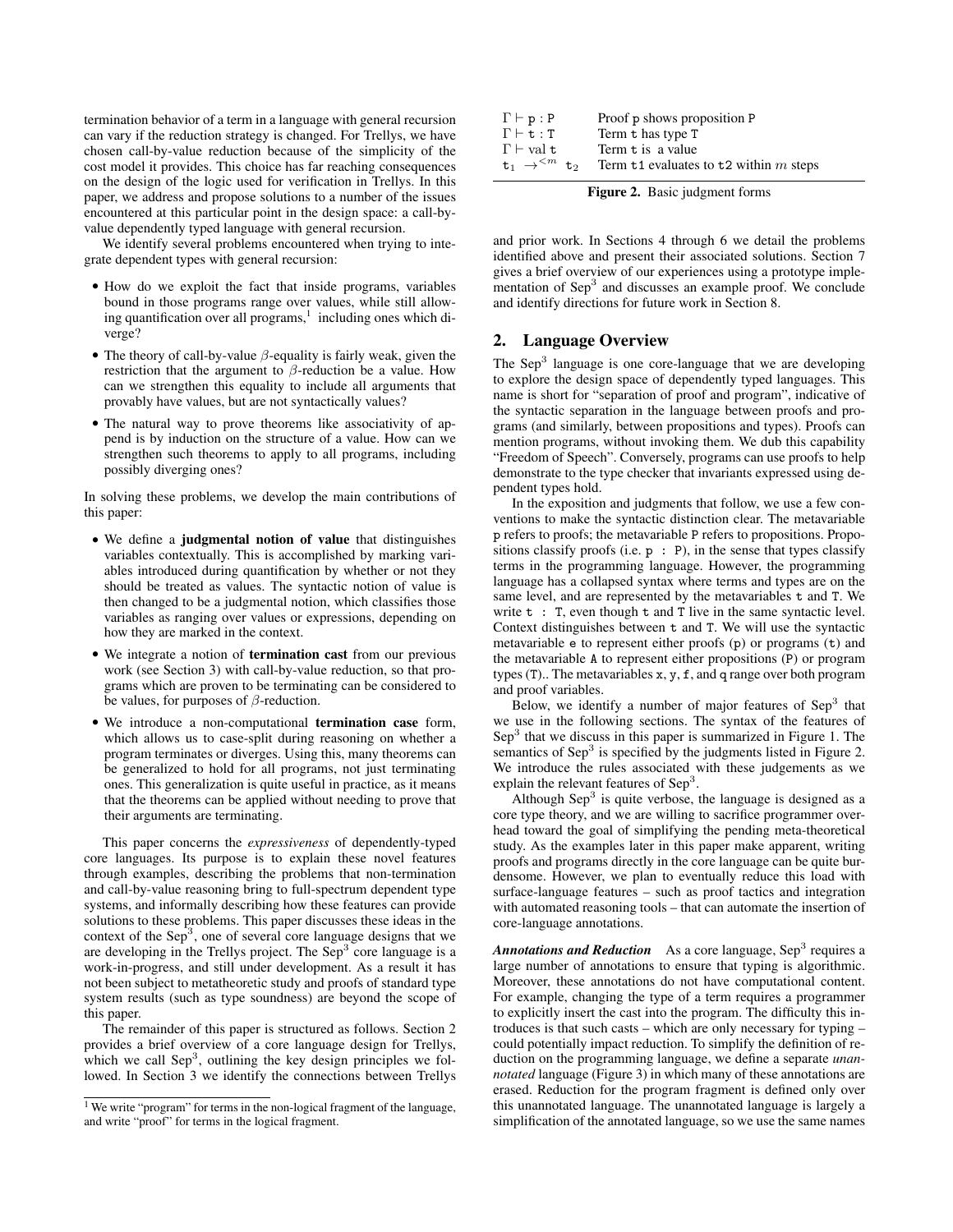| variables<br>natural numbers<br>expressions<br>classifiers | x,y, f, q<br>m,n<br>е<br>A | $\mathbf{r} =$            | p   t<br>P   T                                                                                                                                                                                                                                                                                                       |                                                                                                                                                                                                                                                                    |
|------------------------------------------------------------|----------------------------|---------------------------|----------------------------------------------------------------------------------------------------------------------------------------------------------------------------------------------------------------------------------------------------------------------------------------------------------------------|--------------------------------------------------------------------------------------------------------------------------------------------------------------------------------------------------------------------------------------------------------------------|
| proofs                                                     | p                          | $\mathrel{\mathop:}=$     | $x \mid \setminus (x:A) \implies p \mid p \in \mathbb{R}$<br>join m n<br>valax t<br>termcase t $\{y\}$ of abort $\rightarrow$ p1   ! $\rightarrow$ p2<br>ord<br>ordtrans p1 p2<br>ind $f(x : T) [q]$ . p<br>case t $\{y\}$ p of $C1 \rightarrow p1$ $Cn \rightarrow pn$                                              | abstraction and application<br><i>equality axiom</i><br>value axiom<br>termination case<br><i>ordering axiom</i><br>ordering transitivity<br>induction<br>case analysis                                                                                            |
| propositions                                               | P                          | $\mathbb{C} = \square$    | forall $(x : A)$ . p<br>$t1 = t2$<br>t!<br>t1 < t2                                                                                                                                                                                                                                                                   | quantification<br>equality<br>termination<br>ordering                                                                                                                                                                                                              |
| programs and types                                         | t,T                        | $\mathbb{C} = \mathbb{C}$ | $x \mid \setminus (x:A) \rightarrow t \mid t \in$<br>$(x:A) \rightarrow T$<br>Type<br>rec $f(x:T1)$ . t2<br>conv t by p at x.T<br>$\langle [x:A] \rightarrow t   t [p] \rangle$<br>$[x:A] \rightarrow T$<br>C<br>case t $\{y\}$ of C1 $\rightarrow$ t1  Cn $\rightarrow$ tn<br>$T$ t1  tn<br>abort T<br>tcast t by p | abstraction and application<br>dependent function type<br>type of types<br>recursion<br>conversion<br><i>implicit abstraction and application</i><br><i>implicit function type</i><br>data constructor<br>case analysis<br>datatype<br>failure<br>termination cast |
| contexts                                                   | $\Gamma$                   | $\mathrel{\mathop:}=$     | $\emptyset$   $\Gamma$ , x:A   $\Gamma$ , x:A <sup>val</sup>                                                                                                                                                                                                                                                         |                                                                                                                                                                                                                                                                    |

Figure 1. Sep<sup>3</sup> basic syntax

| unannotated programs                                 | u,U | $\therefore$ $=$ $x \mid \x \rightarrow x$   u1 u2<br>$(x:A) \rightarrow U$<br>Type<br>rec $f(x)$ . u<br>C<br>case u $\{y\}$ of $C1 \rightarrow u1$ $Cn \rightarrow un$<br>T u1  un<br>abort<br>tcast t | abstraction and application<br>dependent function type<br>type of types<br>recursion<br>data constructor<br>case analysis<br>datatype<br>failure<br>termination cast |
|------------------------------------------------------|-----|---------------------------------------------------------------------------------------------------------------------------------------------------------------------------------------------------------|----------------------------------------------------------------------------------------------------------------------------------------------------------------------|
| unannotated program values $v ::= \{x \rightarrow u$ |     | $(x:A) \rightarrow U$<br>Type<br>rec $f(x)$ . u<br>$C \text{ v1} \dots \text{ vn}$<br>$T$ $v1$ $vn$<br>tcast u                                                                                          | abstraction<br>dependent function type<br>type of types<br>recursion<br>constructions<br>datatype<br>termination cast                                                |

Figure 3. Sep<sup>3</sup> unannotated syntax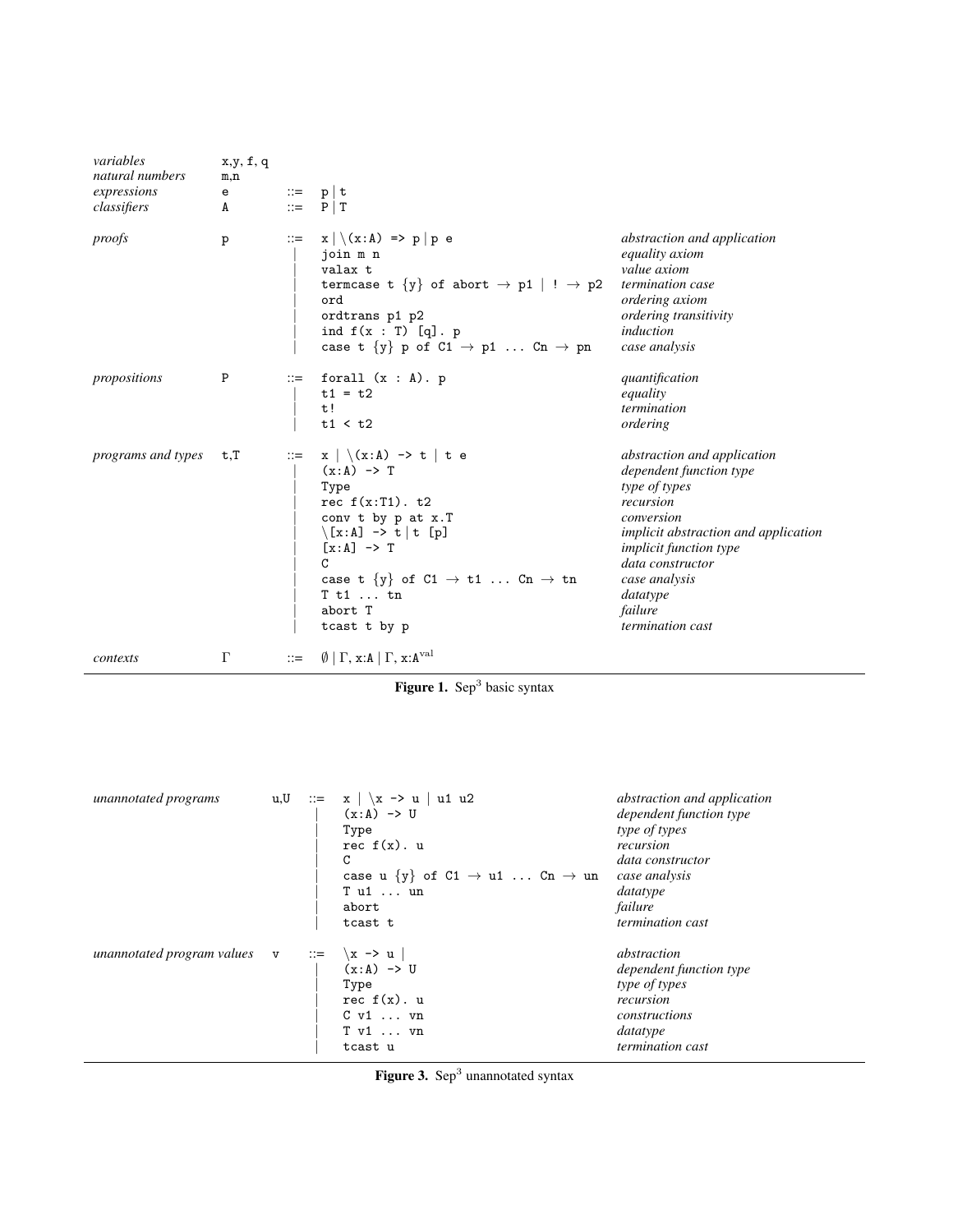| X                                                          |             | x                                                               |
|------------------------------------------------------------|-------------|-----------------------------------------------------------------|
| $\mathtt{C}$                                               | $=$ $\circ$ |                                                                 |
| $ \zeta(x:T) \rightarrow t $                               | $\quad =$   | $\vert x \rightarrow \vert t \vert$                             |
| $ \xi(x:A] \rightarrow t$                                  | $=$         | $ \mathtt{t} $                                                  |
| $ \zeta(x:P) \rightarrow t $                               | $=$         | t                                                               |
| rec f(x:t). t                                              | $=$         | rec $f(x)$ .  t                                                 |
| t1 t2                                                      |             | t1   t2                                                         |
| t1 [t2]                                                    | $=$         | t1                                                              |
| t1 p                                                       | $=$         | t1                                                              |
| conv t by p at $x.T$                                       | $=$         | $ \mathbf{t} $                                                  |
| case t $\{y\}$ of C1 $\rightarrow$ t1  Cn $\rightarrow$ tn | $=$         | case  t  $\{y\}$ of C1 $\rightarrow$  t1   Cn $\rightarrow$  tn |
| tcast t by p                                               | $=$         | tcast $ t $                                                     |
| abort t                                                    |             | abort                                                           |
| $(x:A) \rightarrow T$                                      | $=$         | $(x: A ) \rightarrow  T $                                       |
| $[x:A] \rightarrow T$                                      | $=$         | $(x: A ) \rightarrow  T $                                       |
| $ \mathtt{Type} $                                          |             | Type                                                            |

Figure 4. Erasing annotated programs to unannotated programs.

to represent similar constructs in both languages, using the context to distinguish between annotated and unannotated terms.

The erasure function  $|\cdot|$  (Figure 4) maps annotated programs to unannotated programs. Note that, in addition to erasing type annotations on abstractions and casts (conv), the erasure function also drops all proofs. This is because proofs in  $\text{Sep}^3$  are purely specificational, and do not have any run-time behavior. Nevertheless, we define reduction on the proof language because it is relevant to the (future work) meta-theoretical study of the proof language, e.g. a consistency proof.

Erasure drops *all* proofs from the annotated language, but Sep<sup>3</sup> also provides a mechanism for a programmer to specify which *programs* should be preserved across erasure, by allowing abstractions and applications to be annotated as compile time or run time. For example, type arguments to polymorphic functions generally do not contain computational content and are annotated as compile time. In the concrete syntax of the language presented in this paper, compile time abstractions are marked by wrapping the abstraction variable and type annotation with square brackets, as shown in the definition of id below. Similarly, applications to compile-time arguments are marked with square brackets, as in the Nat type argument to id in the definition of zero below.<sup>2</sup>

$$
id = \{a: Type\} \rightarrow \{(x:a) \rightarrow x
$$
  
zero = id [Nat] Z

Applications and abstractions marked as compile time are erased before executing a program, including when proving terms equal using join. Erasing compile-time annotations allow proofs of equality to be constructed without reasoning about specificational data. For example, equality between two constructions of VCons 'a' (VCons 'b' VNil) indexed by different lengths (e.g. plus (S Z) Z and (S Z)) can be proved without reasoning about equalities of addition if the length index is marked compile-time. This adapts ideas on erasure from several previous works [10, 12, 17].

Equality Formulas The Sep<sup>3</sup> proof language includes a primitive formula representing the propositional equality of two programs, written  $t_1 = t_2$ . A proof of an equality is given by the term join n m where n and m are meta-level natural numbers serving as upper bounds on the number of reductions steps that the respective terms will take when deciding equality. The typing rule for join is shown as TJoin in Figure 5. This rule makes use of the function  $|\cdot|$ 

$$
\frac{|\mathbf{t}_1| \rightarrow^{\leq m} \mathbf{t}'_1 \quad |\mathbf{t}_2| \rightarrow^{\leq n} \mathbf{t}'_2 \quad \mathbf{t}'_1 =_\alpha \mathbf{t}'_2}{\Gamma \vdash \text{join } m \mathbf{n} : \mathbf{t}_1 = \mathbf{t}_2} \quad \text{TJoin}
$$
\n
$$
\frac{\Gamma \vdash p : \mathbf{t}_1 = \mathbf{t}_2 \quad \Gamma \vdash \mathbf{e}_1 : [\mathbf{t}_1/\mathbf{x}] \mathbf{e}_2}{\Gamma \vdash \text{conv } \mathbf{e}_1 \mathbf{b} \mathbf{y} \mathbf{p} \mathbf{a} \mathbf{x} \mathbf{a} 2 : [\mathbf{t}_2/\mathbf{x}] \mathbf{e}_2} \quad \text{TConv}
$$



that erases type annotations and implicit arguments. If a term in an equality proved by join reduces to a normal form or a stuck term in fewer steps than the bound given as an argument to join, then we compare that stuck term or normal form with the term resulting from reducing the other side of the equality in a similar manner. Equalities can be proved between terms that are non-terminating, provided that the two terms are joinable in a number of steps less than or equal to the given bounds. Furthermore, equalities can be proved between open terms; in this sense the joinability relation relies on the partial evaluation of terms.

*Conversion* Sep<sup>3</sup> programs and proofs can utilize equalities to change the type of a given proof or program. The type rule for conversion is shown in Figure 5.

Syntactically, a conversion has the form conv e by p at x.e', where  $x$  is a variable possibly occurring free in  $e'$ , and  $p$  is a proof of an equality  $t_1 = t_2$ . This will cast the expression  $e$  from the type  $[t1/x]e'$  to  $[t2/x]e'.$ 

Consider the example of a length-indexed vector, v of length plus  $Z$  n. Using join, we can construct a proof that plus  $Z$  n = n in a bounded number of steps. Using a conv, we can then cast the type of v from Vector [a] [plus Z n] to Vector [a] [n] by changing the index from plus Z n to n using the supplied equality proof.

conv v by (join 10 0 : plus  $Z$  n = n) at x. Vector a x

Conversion in Sep<sup>3</sup> is not automatically inferred. Casts must be supplied by the programmer. This is because conversion is based on equality between programs and it is not possible to decide equality of programs, since they may not terminate.

*Termination Reasoning* Termination of programs is expressed with the termination formula,  $t!$ , indicating a term  $t$  is total. Termination proofs can be constructed in two ways. First, terms which can be judged (see Section 4) to be values, can trivially be proved terminating using the valax (pronounced "value axiom") form. The typing rule for valax is shown in Figure 7. This includes terms

<sup>2</sup> For abstraction over proofs, and application of programs to proofs, the square brackets are unnecessary, as these arguments will always be erased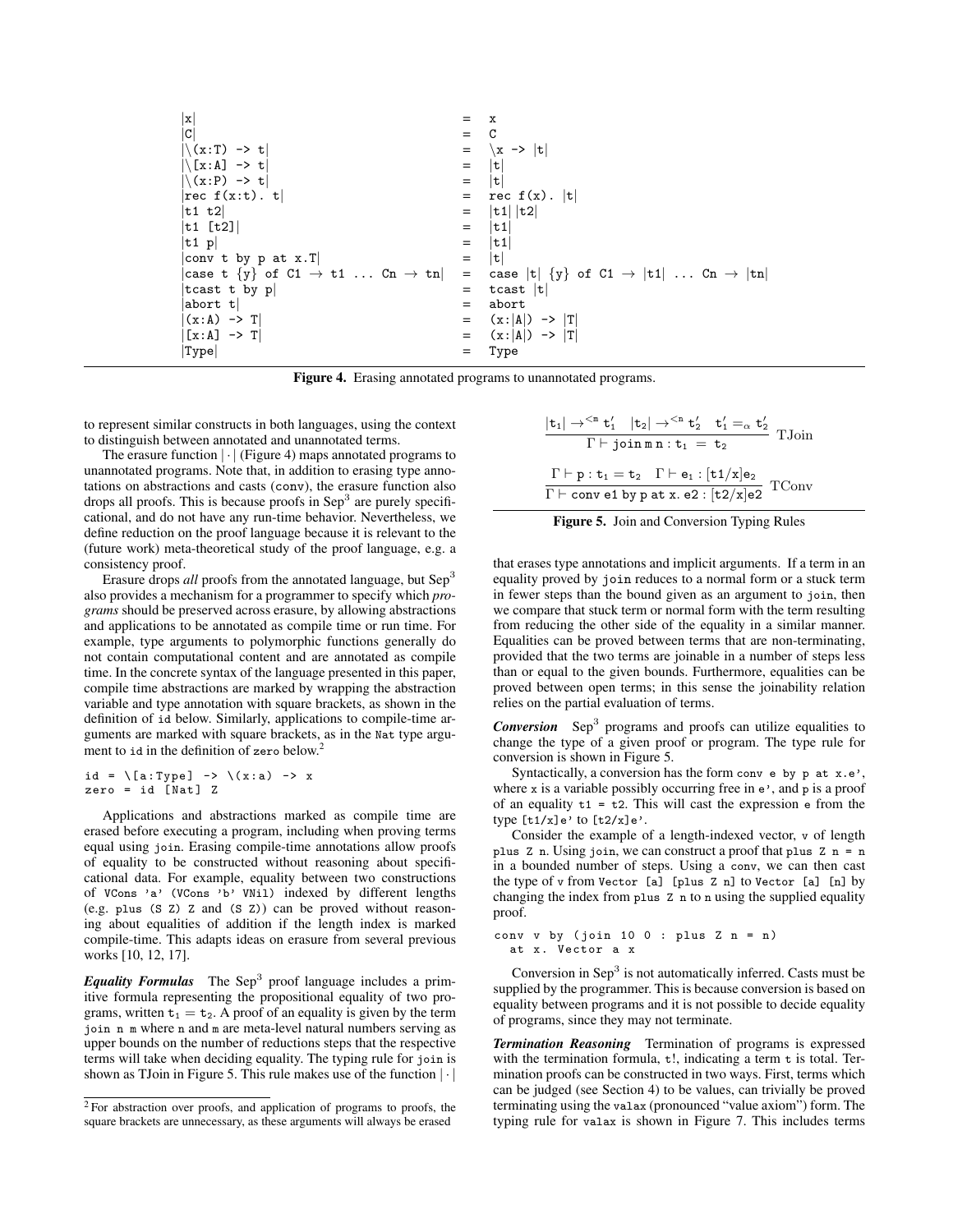which are syntactic values. Furthermore, termination proofs can be introduced using a termination case proof construct, termcase, that non-constructively case-splits on the termination behavior of a term (see Section 6).

**Recursion and Induction** The Sep<sup>3</sup> programming language includes a rec form for defining general recursive functions. This construct does not constrain the arguments to recursive calls, potentially allowing diverging computation. The proof language, in contrast, provides an ind form for induction over programs. This form requires the argument to recursive calls to be strictly decreasing in size. Recursive invocations of the formula must provide a proof of this, written  $t' < t$ , constructed using the ord form (Figure 6). An ordering can only be constructed between a known terminating data structure and one of its immediate sub-terms, ensuring that the induction is well-founded. A ordtrans construct allows induction to proceed on data that is not an immediate sub-term of its parent. The typing rules for rec, ind, ord, and ordtrans are shown in Figure 6.

*Effects* In the current Sep<sup>3</sup> design, we do not provide a primitive language mechanism for handling effects such as imperative state and exceptions. We instead assume that these effects can be encoded monadically. This design decision may lead readers to question why we handle non-termination in a special manner, when it can be encoded as a monadic effect as well. Our response is one of intent – in this design we're interested in allowing non-termination not necessarily because we want to define non-terminating computations, but rather because general recursion is often the most straightforward way to define functions of interest, regardless of whether they terminate. Type theories that require termination of all functions in contrast take the approach of requiring all functions to terminate, and then allowing an encoding of non-termination. In the Sep<sup>3</sup> design, we allow a programmer to define functions directly with general recursion, and then later prove termination separately. These positions occupy two different points in the design space; we believe that the Sep<sup>3</sup> design offers the advantage of incrementality.

#### 3. Related Work

It is surprising that relatively few works and systems are concerned with external reasoning for call-by-value, general-recursive higherorder functional programs. Indeed, we are aware of no prior theorem proving systems which exactly address this very natural problem! NuPRL might be the closest, since it supports external reasoning about higher-order functional programs with general recursion, but it appears that the semantics is lazy rather than call-byvalue [5]. The logics of theorem provers like Coq and Isabelle require all functions to be terminating, and then need not (and do not) include a particular reduction strategy as part of their semantics [15, 18]. ACL2 also requires totality of functions [11]. As mentioned above, there are methods for defining and reasoning about general-recursive functions, but these require a non-trivial encoding, for example, using co-inductive data types, domain predicates, or domain theory [4, 8? , 9]. Systems or theories for direct reasoning about general-recursive functions seem to be less widely used or known. LTC supports explicit reasoning about totality, conversion, and typing for (untyped) PCF programs (for a recent work on LTC, see [3]). Equality is based on conversion, rather than reduction, and hence no reduction strategy is privileged in the axiomatization of the theory. VeriFun supports reasoning about generalrecursive, possibly underdefined functions [19]. The language of VeriFun does have call-by-value semantics and polymorphic types, but only first-order functions. Feferman's System W is a logical theory intended for the formalization of mathematics [6, Chapter 13]. Its language for function definition uses a (generally noncomputable) search operator in place of general recursion, and its

theory, like LTC, is based on conversion rather than reduction. The CFML tool automatically extracts a formula from an OCaml program that can be used for verification in Coq. It's used for external verification only, and not for a dependently-typed language [? ].

The Ynot system, based on Hoare Type Theory, is a generalization of Hoare Logic to higher-order functional programs with general recursion, state, and call-by-value semantics [13, 14]. Thus, Ynot provides an internal verification solution to the problem of interest in this paper, and indeed to the further difficult matter of reasoning about state. But, to our knowledge, Ynot is not intended for external reasoning about programs; rather, it uses a monad indexed by pre- and post-conditions on the imperative state in order to perform internal verification of programs. Previous work of Stump and co-authors on Guru has similar goals as  $Sep<sup>3</sup>$ , with a similar language design separating proofs and programs, and using termination casts with a judgmental notion of value [16, 17]. But in those works, quantifiers range only over values, rather than arbitrary programs; there is no construct for termination case; and the issue of call-by-value  $\beta$ -reduction is not addressed. Indeed, the Guru implementation unsoundly allows  $\beta$ -reduction with non-value arguments.<sup>3</sup>

## 4. A Value Judgment

In Sep<sup>3</sup>, we syntactically classify some programs as values, as is usual when defining a language. Typically, in a call-by-value language like Sep<sup>3</sup> variables are identified as values, since the operational semantics of the language dictates that when instantiating a quantification the term used for the instantiation be reduced to a value before the instantiation takes place. Hence, inside the body of the quantification, the quantified variable can be assumed to range over values, since it will only be instantiated by values.

However, in  $\text{Sep}^3$  we must distinguish between quantification in the program fragment and in the proof fragment: variables introduced by quantification in programs will only be instantiated with values, while logical quantification of programs is over program *expressions*, not values. The distinction is important, because it enables our "freedom of speech" principle. Proofs can *mention* programs without the expectation that those programs will be reduced (which would be dangerous if they diverged). If it were necessary to reduce programs to values to instantiate a proof quantifying over programs, then one of two strategies would be required.

- 1. The operational semantics of the proof language defined for meta-theoretical study would use a call-by-value  $\beta$ -reduction rule. Then the soundness of the proof fragment would depend on termination of the program fragment, but allowing nontermination of the program fragment is an explicit goal of the Sep<sup>3</sup> language design.
- 2. The second possibility is to only instantiate theorems about known terminating programs, perhaps by requiring a syntactic value restriction on applications of theorems quantified over terminating programs. This restriction, while sound, reduces the expressiveness of the language, as there are many theorems that are true regardless of whether it is possible to reduce programs those theorems quantify over to values. For example plus x Z = x regardless of whether x terminates. If x diverges then both sides of the equality diverge, and are hence still equal.

For  $\text{Sep}^3$ , we modify the definition of the set of terms which are values. Rather than a simple syntactic definition, we instead utilize a judgmental definition of value, allowing the context to be used when determining whether a term is a value. Figure 7 shows the

<sup>&</sup>lt;sup>3</sup> This issue with the Guru implementation, discovered in the course of the current research on Sep<sup>3</sup>, is currently being repaired.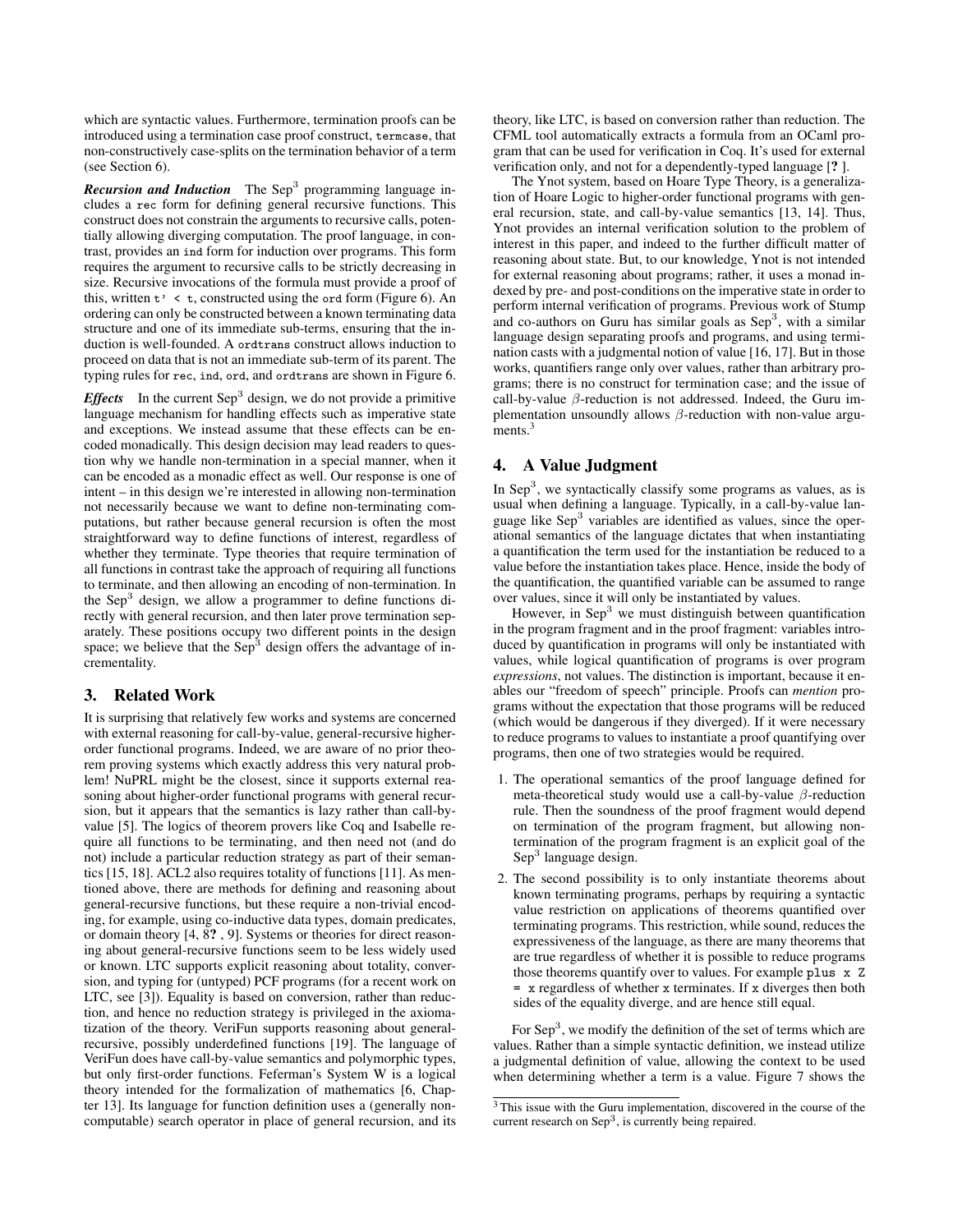$$
\begin{aligned} &\frac{\Gamma,x:T,f: \texttt{forall}(y:T)(\texttt{.}: y < x).[y/x] \texttt{P} \vdash p : \texttt{P}}{\Gamma \vdash \texttt{ind} \ f\ (x:T) \ [\texttt{u}].p: \texttt{forall}(x:T)(\texttt{u} : x!).\texttt{P}} \ \ \text{TInd} \\ &\frac{\Gamma,x:T,f:(x:T_1) \rightarrow T_2 \vdash \texttt{t} : T_2}{\Gamma \vdash \texttt{rec} \ f\ (x:T_1). \texttt{t} : (x:T_1) \rightarrow T_2} \ \ \text{Thec} \end{aligned}
$$

$$
\begin{aligned} &\frac{\Gamma\vdash p_1:t_1
$$

Figure 6. Induction and Recursion Typing Rules

$$
\frac{\Gamma, x: T^{\text{val}} \vdash t: T'}{\Gamma \vdash \langle x: T \rangle \rightarrow t: (x: T) \rightarrow T'} \text{TLamProg}
$$
\n
$$
\frac{\Gamma, x: T \vdash p: P}{\Gamma \vdash \langle x: T \rangle \Rightarrow p: \text{forall}(x: T).P} \text{TLamProof}
$$
\n
$$
\frac{\Gamma \vdash \text{val} \cdot t}{\Gamma \vdash \text{valax} \cdot t: t!} \text{TValAx}
$$

Figure 7. Typing rules for quantification and valax

$$
\frac{x : Aval \in \Gamma}{\Gamma \vdash val x} \text{ ValVar}
$$
\n
$$
\frac{\nabla \cdot \text{Val} \times A \cdot t}{\Gamma \vdash val \times A \cdot t} \text{ ValLam}
$$
\n
$$
\frac{\forall i. \Gamma \vdash val \, t_i}{\Gamma \vdash val \, C \, t_0 \, \dots \, t_n} \text{ ValCons}
$$
\n
$$
\frac{\nabla \cdot \text{Val} \, \text{Val} \, \text{Val} \, \text{Val} \, \text{Val} \, \text{Val} \, \text{Val} \, \text{Val} \, \text{Val} \, \text{Val} \, \text{Val} \, \text{Val} \, \text{Val} \, \text{Val} \, \text{Val} \, \text{Val} \, \text{Val} \, \text{Val} \, \text{Val} \, \text{Val} \, \text{Val} \, \text{Val} \, \text{Val} \, \text{Val} \, \text{Val} \, \text{Val} \, \text{Val} \, \text{Val} \, \text{Val} \, \text{Val} \, \text{Val} \, \text{Val} \, \text{Val} \, \text{Val} \, \text{Val} \, \text{Val} \, \text{Val} \, \text{Val} \, \text{Val} \, \text{Val} \, \text{Val} \, \text{Val} \, \text{Val} \, \text{Val} \, \text{Val} \, \text{Val} \, \text{Val} \, \text{Val} \, \text{Val} \, \text{Val} \, \text{Val} \, \text{Val} \, \text{Val} \, \text{Val} \, \text{Val} \, \text{Val} \, \text{Val} \, \text{Val} \, \text{Val} \, \text{Val} \, \text{Val} \, \text{Val} \, \text{Val} \, \text{Val} \, \text{Val} \, \text{Val} \, \text{Val} \, \text{Val} \, \text{Val} \, \text{Val} \, \text{Val} \, \text{Val} \, \text{Val} \, \text{Val} \, \text{Val} \, \text{Val} \, \text{Val} \, \text{Val} \, \text{Val} \, \text{Val} \, \text{Val} \, \text{Val} \, \text{Val} \, \text{Val} \, \text{Val} \, \text{Val} \, \text{Val} \, \text
$$



rules for quantification over programs in both the proof and program languages. In the case of quantification in the proof language (rule TLamProof), the quantification variable is added to the context without a value annotation. Conversely, in the program fragment (rule TLamProg) the quantification is added with an additional val annotation on the typing assumption.

The value judgment for programs (Figure 8) includes a rule, ValVar, which identifies a variable as a value if it occurs in the context with a val annotation. The value judgment includes a number of axioms for each syntactic value form. We also show a representative subset of syntactic forms that are axiomatically judged values; others not depicted include dependent products, recursive functions, and the classifier Type. Programs that can be judged to be values can be proved to be terminating using the valax construct. The typing rule for valax is shown in Figure 7. As an example, we can construct a proof  $p : S \text{ } Z$  ! for a ground constructor value S Z, which is judgmentally a value. More interestingly, if we have  $x : Nat<sup>val</sup>$  in context, then we can prove S  $x$  ! using valax.

The ValCons rule identifies a constructor application to arguments, each judged as values, to be judged as a value. We utilize this rule when typing case expressions in proofs scrutinizing program values. When case-splitting on a program value in a proof, it is necessary to supply a proof to the case expression that the scrutinee terminates, to ensure that divergence of programs does not leak into the proof language. We are guaranteed (by virtue of the termination proof) that the scrutinee will terminate, so we are also guaranteed that the normal form of the scrutinee will be a construction with arguments that are values. Thus, when performing reasoning

| $\Gamma \vdash p : t!$                                                                                                                            |               |
|---------------------------------------------------------------------------------------------------------------------------------------------------|---------------|
| $\Gamma, \mathbf{y} : \mathbf{t} = \mathbf{Z} \vdash p_1 : P$                                                                                     |               |
| $\Gamma, x : \text{Nat}^{\text{val}}, y : t = S x \vdash p_2 : P$                                                                                 |               |
| $\Gamma \vdash t : Nat$                                                                                                                           |               |
| $\Gamma\vdash$ case $\texttt{t}$ {y} $\texttt{p}$ of $\texttt{Z}\rightarrow\texttt{p}_1$   $\texttt{S}$ $\texttt{x}\rightarrow\texttt{p}_2$ : $P$ | TCaseProofNat |



within a case branch, the pattern variables for the case branch will necessarily be instantiated with values. Consequently, when adding those variable to the context when type checking a case branch, we mark those variables as values, as shown in the ProofCase rule in Figure 9.

#### 5. Evaluation with Termination Cast

In Sep<sup>3</sup>, propositional equalities are proved using the join construct, which forms equalities by evaluating the erasure of each side of the equality to a normal form, a stuck term, or a maximum number of steps and then comparing the resulting terms modulo  $\alpha$ -equality. This means that join depends on call-by-value reduction of programs, where  $\beta$ -reduction can only be performed in a context where the function argument is a value. However, reasoning in proofs is often over open terms, where variables occurring in the propositional equalities range over programs which need not be values. Variables representing quantification over programs are not treated as values due to the freedom-of-speech principle. This principle was designed to allow proofs to quantify over programs, including those that diverge.

Unfortunately, quantifying over all programs, not just values, causes difficulty. Evaluating expressions which include free program variables introduced by quantifiers in proofs will result in a stuck term whenever such a variable occurs in the argument position of a  $\beta$ -redex. We want to reason about terms, but our most powerful tool (reasoning about equality under  $\beta$ -reduction), is restricted because the programs we wish to reason about might possibly diverge.

Consider the following theorem, that expresses that the polymorphic identity function is, in fact, an identity.

```
type id : [a:Type] \rightarrow (y:a) \rightarrow aprog id = \{a: Type\}(y : a) \rightarrow ytheorem id_is_id :
  forall (a: Type)(x:a). id [a] x = xproof id_is_id =
  \{(a: Type) (x : a) \implies join 100 0
```
This proof fails because the two terms are not joinable. The reduction sequence shown below demonstrates the problem.

id [a]  $x \{by erasure\}$ id x  $\{by def. of id\}$  $(\forall y. y) \quad x \quad \n\rightarrow$ 

The  $\beta$ -redex (\y.y) x is blocked because the Sep<sup>3</sup> programming language has a call-by-value semantics, and the variable x is not a value, as it was introduced by a proof quantification. The equality proved by join is too fine, because it can only equate terms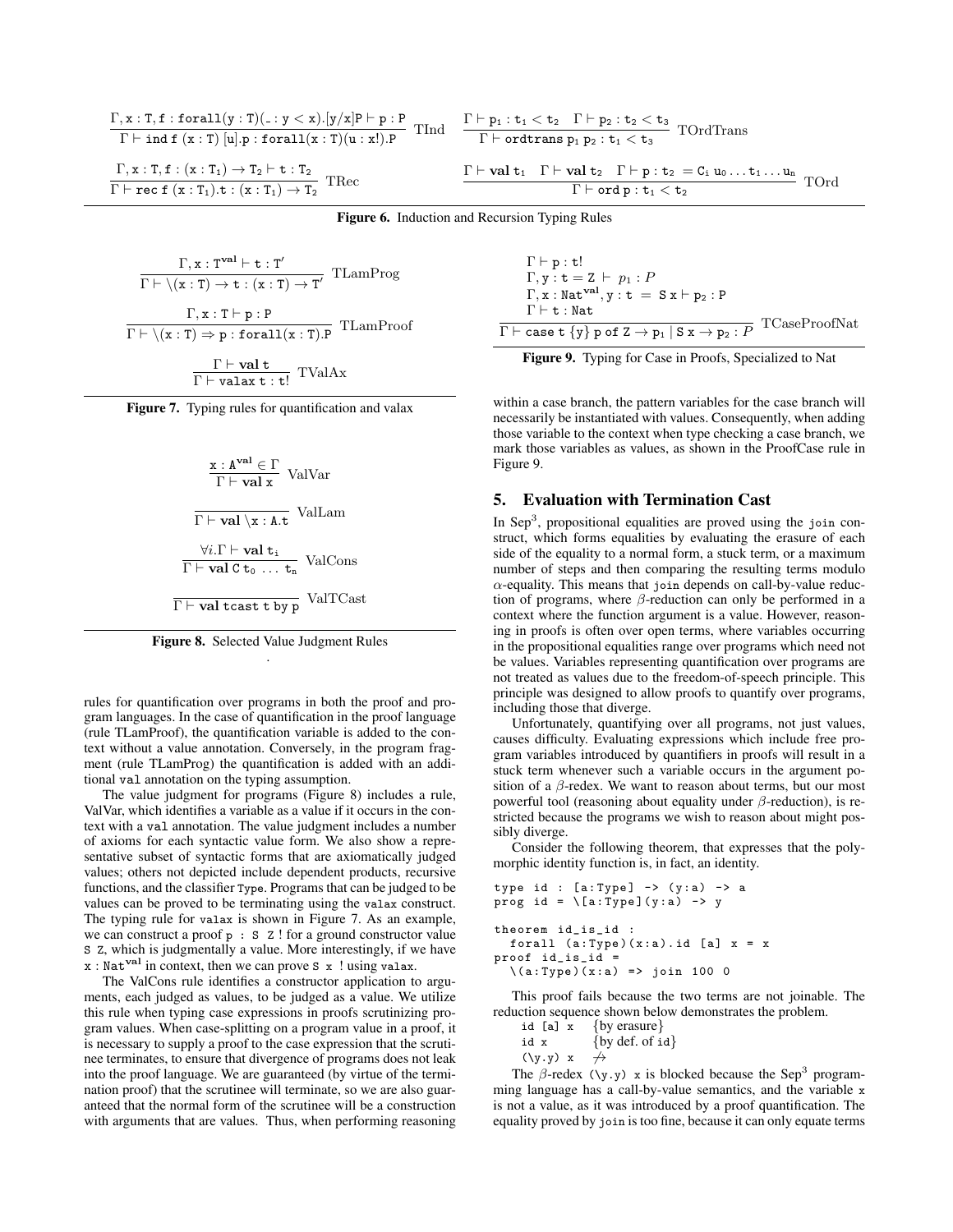$$
\frac{\Gamma \vdash t : T \quad \Gamma \vdash p : t !}{\Gamma \vdash \texttt{least} \ t \ by \ p : T} \quad \texttt{TTCast}
$$
\n
$$
\frac{}{\texttt{E}[ \texttt{tax} \ v] \rightarrow \texttt{E}[v]} \quad \texttt{ETCastVal}
$$
\n
$$
\frac{}{\texttt{E}[(\lambda \ x.u) \ v] \rightarrow \texttt{E}[[v/x]u]} \quad \texttt{EBeta}
$$

Figure 10. Termination cast typing and reduction rules

based on joinability using the call-by-value reduction semantics of the programming language.

Consider the above example if a call-by-name evaluation strategy were used when proving equalities using join. The blocked  $\beta$ redex  $(\forall y \cdot y)$  x would step, because it is not necessary to reduce the argument to an application to a value prior to  $\beta$ -reduction. Making such a change would be unsafe, however, because it could allow us to observe different termination behaviors of the program, depending on whether the program is being reduced inside a proof (using call by name) or during actual execution (using call by value).

To illustrate, consider the term  $(\x:Nat.Z)$  loop, where loop stands for any diverging computation. Inside a proof, using a callby-name semantics we could prove  $(\x : Nat. Z)$  loop = Z, while at run-time using call-by-value the program would diverge.

On the other hand, if the argument  $t$  to an application is known to be terminating, because a proof  $p:t$ ! is available, then the termination behavior of such an application will remain the same, regardless of whether it is reduced using call-by-name or call-byvalue  $\beta$  reduction.

Sep<sup>3</sup> provides a *termination cast* construct, tcast, that allows a programmer to mark expressions as known to be terminating. The tcast construct takes a program and a proof that the program has a value. The typing rule for tcast is shown in Figure 10.

To allow reasoning over expressions including tcast terms, the semantics of the programming language is augmented to allow an application with a tcast argument to step, despite the subject of the termination cast not necessarily being reduced to a value. In effect, tcast allows a programmer to posit a hypothetical value that the expression will reduce to, and then continue reduction based on that hypothesized value. This allows the language to prove more equalities than would be possible if tcast were not included.

Using tcast, a weaker form of the id\_is\_id theorem can be proved. The theorem is weakened to only hold for terminating arguments, by adding an additional parameter to the theorem that proves x is terminating. The proof is shown below.

```
theorem id_is_id_term :
  forall (a: Type) (x:a) (x_term:x!). id [a] x = xproof id_is_id_term =
  \ (a: Type) (x : a) (x_t term : x!) =>
     join 100 0 : id [a] (tcast x by x_term) = x
```
In Section 4 we introduced a value judgment to differentiate between variables introduced by proof abstractions from those introduced by program abstractions. Using the value judgment, it is possible to redefine the  $\beta_v$  to use the value judgment.

$$
\frac{\Gamma\vdash \mathbf{val}\ u'}{E[(\lambda\ \texttt{x}.u)\ u']\rightarrow E[[u'/x]u]}\ \mathrm{EBeta}
$$

This rule allows the reduction rule to reuse the value judgment, but it comes at the cost of complicating the reduction relation. No longer is reduction defined syntactically, but now it is a contextual relation. The alternative approach, and the one we take in Sep<sup>3</sup>, is to use the syntactic view of evaluation. We define a syntactic class of values for reduction purposes that contains all of the syntactic forms judged axiomatically to be values by the value judgment, represented by the production v in Figure 3. Also included in this syntactic category are programs wrapped with termination casts. Variables are not classified as values, as before. If a term can be judged a value, then it is possible to extract a term in this class of syntactic values using a termination cast. For example, if a variable x is judged a value (but would not be syntactically classified a value), then tcast x by valax x is the associated syntactic value. In this way, we simplify the reduction relation to use standard  $\beta_v$ over a class of syntactic values including tcast terms, while still using the value judgment for typing.

When constructing a proof of equality using join, the terms being equated are erased, as described previously. However, the tcast terms are preserved (although the termination proof can be dropped, as it has no computational content). Additionally, the programming language semantics are extended with the ETCastVal rule shown in Figure 10 that allows a tcast to be dropped when the expression being cast is a syntactic value. This prevents tcast from blocking a redex, as would be the case with (tcast  $\x.x$  by p) v.

Preserving termination casts during join reduction is necessary to allow join to construct equalities between terms involving expressions that do not normalize to values. After terms are reduced with join, they are compared modulo termination casts and renaming of bound variables.

Preserving termination casts when reasoning about programs using join may cause a term to take more reduction steps inside proofs, because the EBeta reduction step may duplicate tcast terms requiring a non-zero number of reduction steps to normalize to values. This need not introduce inefficiencies in compiled programs, because termination casts only occur in proofs, which are erased during compilation.

#### 6. Termination Case

 $Sep<sup>3</sup>$  includes a termcase (Figure 11) construct that allows a proof to case-split on whether a scrutinized program terminates or diverges, with y bound as a proof of the corresponding termination assumption in each branch. In the terminates (!) branch, y is a proof that the scrutinee terminates. In the diverges (abort) branch, y is a proof that the scrutinee is equal to abort, signifying divergence. The typing rule TAbort, for abort in the annotated language, requires an annotation t providing the type of the abort term. Reduction for abort is defined by the rule EAbort. If abort appears in evaluation position, then the term immediately steps to abort. This means that all provably diverging terms (identified by equivalence to abort) are contextually equivalent.

The termcase construct is non-constructive, as it axiomatizes excluded middle for termination, an undecidable property. The construct is not computational, as the proof language reduction rules for termcase defined by the ETermCaseAbort and ETerm-CaseTerm rules listed in Figure 11 show.

Reduction of termcase relies on an unimplementable oracle (represented by the premises of ETermCaseAbort and ETerm-CaseEval) that can determine whether any given term normalizes to a value. The construct can be viewed as an internalization of the theorem of type soundness for the program fragment, relaxed to partial correctness: if  $\vdash$  t : T, then either t  $\rightarrow^*$  v (where v is a syntactic value) and  $\vdash$  v : T!, or else t diverges. This has already been observed in Wright and Felleisen's classic paper [20].

Using termcase we can strengthen proofs of algebraic theorems, which are subject to termination preconditions, to stronger theorems that do not require termination preconditions. As a simple example, we can return to the proof of id\_is\_id from Section 5. To prove the theorem above, it is necessary to have a proof of termination available to tcast the variable x, so that the join proof can succeed. Nevertheless, the theorem is valid for all inputs, irre-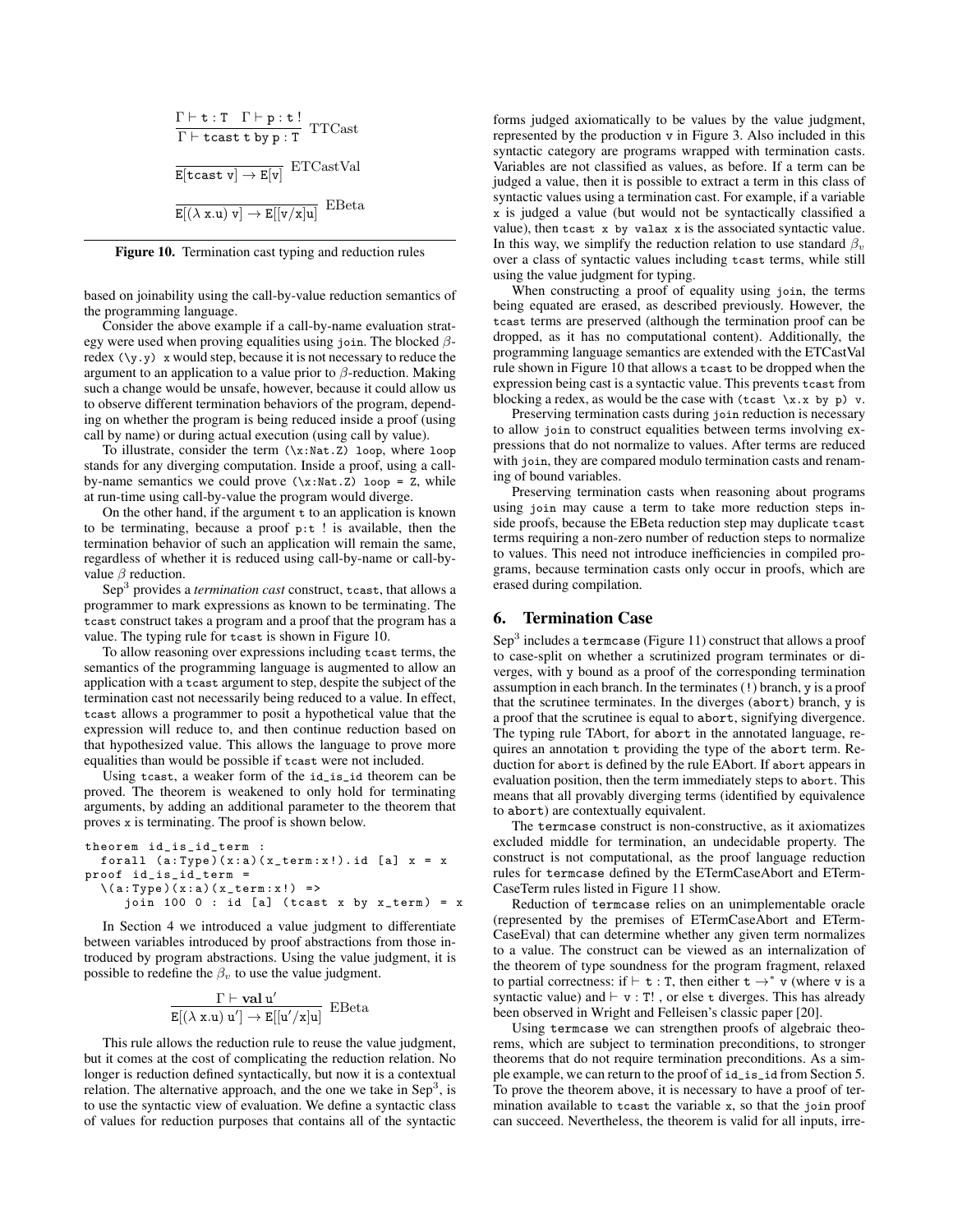

Figure 11. Termination Case Typing and Reduction Rules

spective of termination behavior. Using termcase, this theorem can be strengthened.

```
theorem id_is_id :
  forall (a: Type)(x:a). id [a] x = xproof id_is_id =
 \setminus(a: Type)(x: a) =>
   termcase x { x_term } of
    abort ->
     let u1 [u1_eq] = join 100 100
        : id [a] ( abort a) = ( abort a)
     in conv u1 by x_term
          at hole. (id [a] hole = hole)
    | ! -> id_is_id_term a x x_term
```
The proof does not require a separate lemma proving id to be a total function on terminating inputs. This capability – proving theorems about programs without proving those programs total – is an important proof technique enabled by termcase. Although id\_is\_id amounts to such a proof for this particular example, in general termcase allows us to do algebraic reasoning without resorting to proving termination of the functions we are reasoning over.

# 7. Implementation and Experience

To gauge the feasibility of the Sep<sup>3</sup> language design, we have implemented a prototype type checker and evaluator. This implementation has been useful in guiding the language design, and the design of Sep<sup>3</sup> and the implementation have continued to evolve in tandem.

Sep<sup>3</sup> is designed as a core language, and requires a large number of programmer annotations to get the type checker to accept a program. Requiring such a large number of annotations simplifies the design of the language and the implementation of the tools, but it complicates *using* the language, as the annotation burden is quite great. A second goal of the Trellys project is to design a surface language that allows many of the necessary core annotations to be synthesized by a program analysis algorithm. Through use of the core language implementation, we have identified some initial approaches to automating proof and program construction, reducing the programmer burden.

The use of explicit conversion in  $\text{Sep}^3$  requires a large number of programmer annotations to change the type of programs and proofs. The process of proving an equality often involves constructing a proof relating the desired left-hand side of an equality to some intermediate term, changing the equality using a conversion, building another equality with the converted intermediate term and the desired right-hand side, and then linking the two using transitivity

of equality. While a laborious and verbose task, the process is relatively straightforward. We have implemented a small proof tactic, morejoin that allows a programmer to specify a number of equality proofs. The morejoin tactic behaves in the same way as join, but when a term is stuck it attempts to rewrite the term using one of the supplied equalities and continue evaluating. This simple approach elaborates directly to the manual process described above, yet has the potential to vastly simplify proofs. A small enhancement to morejoin allows the programmer to also specify termination proofs, which will then be used to automatically insert termination casts to step blocked  $\beta$ -redexes.

Figures 12-15 show an example proof of associativity of append for lists using the prototype  $\text{Sep}^3$  implementation. The proofs liberally use morejoin to automatically insert conversions and termination casts when constructing equalities, rather than using the more verbose join.

The proof of associativity of is by induction on the structure of the list argument. Because the lists are programs, it is necessary to provide proofs that the arguments to append terminate. The weak form of the theorem is shown in Figure 14. The proof proceeds by induction on xs, so it requires a proof that xs is terminating. Within the body of the proof, we prove equalities involving the variables ys and zs. Because these variables are quantified by a proof, they range over expressions, so it is necessary to use termination casts, inserted by morejoin using the supplied termination proofs, to reduce terms involving these variables.

The proof uses an additional lemma (Figure 13) that proves append total on terminating inputs. This is a convenience, to simplify presentation, and could be avoided with additional reasoning using termcase. For more complex functions, where the proof of totality is not so straightforward, using termcase may be preferable.

Because the programs xs, ys, and zs are all used in strict positions on both sides of the equality, the formula can be strengthened to an equality over all program terms producing lists, regardless of whether they terminate. Figure 15 shows the generalization of the proof of associativity of append to potentially non-terminating arguments.

The proof uses termcase to consider the termination behavior of each argument in turn. In each abort branch, the EAbort rule allows us to join an application of append to the diverging argument with abort, demonstrating that both sides of the associativity formula join with abort. In the final terminates branch, the context contains proofs xs\_term, ys\_term, and zs\_term that prove the associated arguments are terminating. With these proofs available, the weaker append\_assoc lemma can be invoked.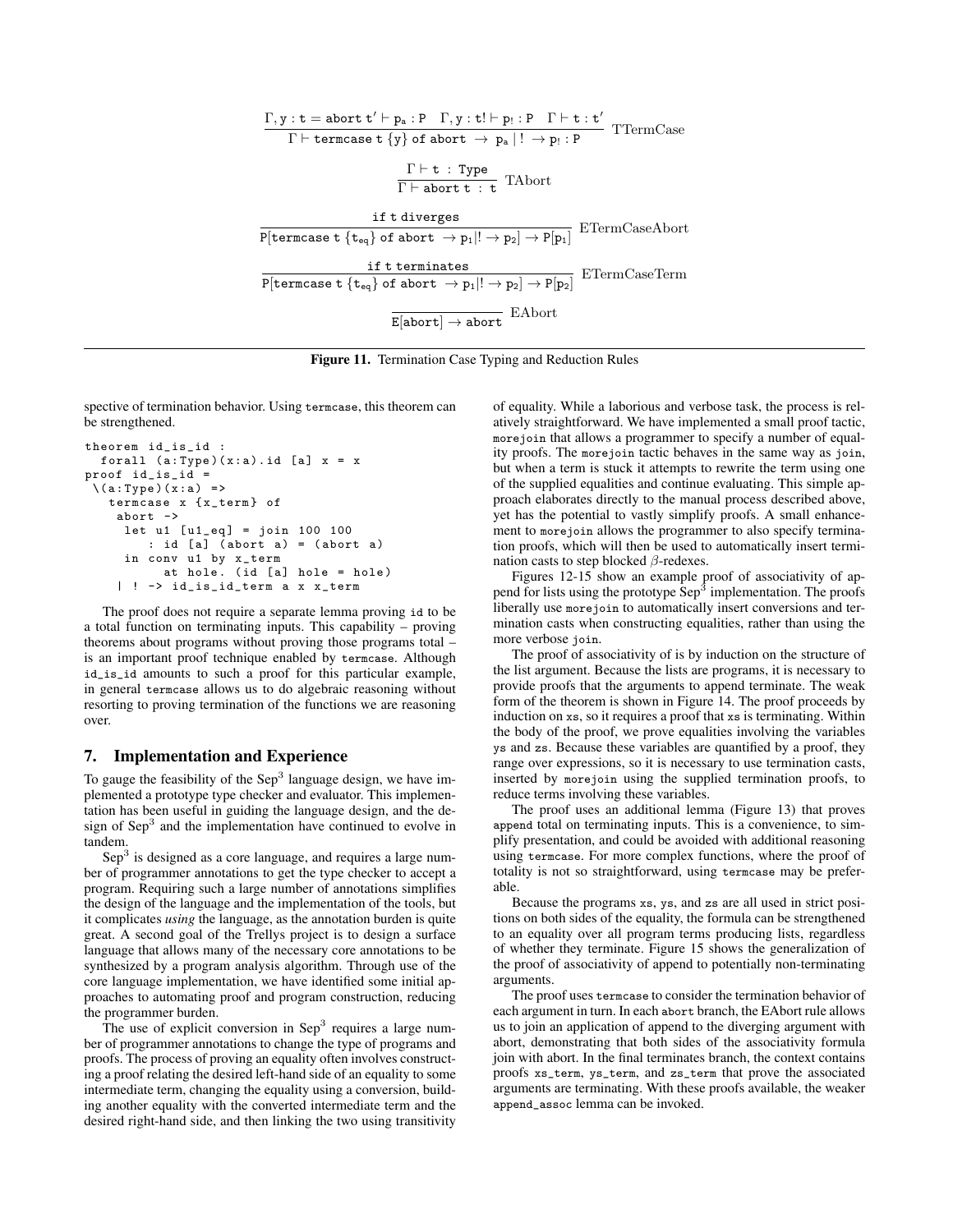```
data List : (a: Type) -> Type where
   Nil : List a
 | Cons : (x: a) -> ( xs : List a) -> List a
type append : [b:Type] -> (xs:List b) -> (ys:List b) -> List b
prog rec append [b: Type] (xs: List b) = \setminus (ys: List b) ->
    case xs {xs_eq} of
       Nil -> ys
     | Cons x xs' -> Cons [b] x (append [b] xs' ys)
```
Figure 12. List Append

```
theorem append_term : forall(a:Type)(xs:List a)(xs_term:xs!)(ys:List a)(ys_term:ys!).(append [a] xs ys)!
proof ind append_term [a:Type](xs:List a) \{xs\_term\} = \setminus (ys:List a) (ys\_term:ys!) =>
   case xs {xs_eq} xs_term of
      Nil -> let u1 [u1_eq] = morejoin { sym xs_eq, xs_term, ys_term} : append [a] xs ys = ys
             in conv ys_term by (sym u1) at hole. hole !
    | Cons x xs' -> let ih [ih_eq] = append_term [a] xs' (ord xs_eq : xs' < xs) ys ys_term;
                         x_term [ x_term_eq ] = valax x : x !;
                         unroll_app [unroll_app] = morejoin {sym xs_eq, xs_term, ys_term }
                                   : append [a] xs ys = Cons [a] x (append [a] xs' ys);
                         u1 [u1_eq] = value (Cons [a] ~x_term ~ih)
                    in conv u1 by (sym unroll_app) at hole. hole !
```
Figure 13. Proof that append terminates on terminating inputs

```
theorem append_assoc_term :
  forall (a:Type) (xs:List a)(xs_term:xs!) (ys:List a)(ys_term:ys!)(zs:List a)(zs_term:zs!).
    append [a] xs ( append [a] ys zs ) = append [a] ( append [a] xs ys ) zs
proof ind append_assoc_term [a:Type](xs:List a){xs_term} =
 \( ys : List a )( ys_term : ys !) ( zs : List a )( zs_term : zs !) = >
   let term_xs_ys [txy_eq] = append_term [a] xs xs_term ys ys_term;
       term_ys_zs [ tyz_eq ] = append_term [a] ys ys_term zs zs_term
   in case xs {xs_eq} xs_term of
       Nil ->
        let u1 [u1_eq] = morejoin {sym xs_eq, ys_term, xs_term} :
            ys = append [a] xs ys;
            u2 [u2_eq] = morejoin {sym xs_eq, xs_term} :
             append [a] xs (tcast (append [a] ys zs) by term_ys_zs)
                .<br>append [a] ys zs;
            u3 [u3_eq] = morejoin { sym xs_eq, xs_term, ys_term} :
            ys = append [a] xs ys
        in conv u2 by u3
            at hole . append [a] xs ( append [a] ys zs ) = append [a] hole zs
     | Cons x xs ' ->
        let unroll_app [ ua ] = morejoin { sym xs_eq, xs_term, term_ys_zs } :
              append [a] xs ( append [a] ys zs )
              = Cons [a] x (append [a] xs' (append [a] ys zs));
            ih [ih_eq] = append_assoc_term [a] xs' (ord xs_eq) ys ys_term zs zs_term;
            u1 [u1_eq] = conv unroll_app by ih at hole.
              append [a] xs (append [a] ys zs) = Cons [a] x hole;
            u2 [u2_eq] = morejoin { sym xs_eq, xs_term, ys_term} :
              append [a] xs ys = Cons [a] x (append [a] xs' ys);
            term_xs'_ys [tx_eq] = append_term [a] xs' (valax xs') ys ys_term;
            u3 [u3_eq] = morejoin { sym xs_eq, xs_term, ys_term } :
              (append [a] (append [a] xs ys) zs)
               = ( append [a] ( Cons [a] x ( append [ a] xs ' ys )) zs );
            u4 [u4_eq] = morejoin {zs_term, ys_term, valax x, term_xs'_ys} :
              append [a] (Cons [a] x (append [a] xs' ys)) zs
              = Cons [a] x (append [a] (append [a] xs' ys) zs);
            u5 [u5<sub>-</sub>eq] = trans u3 u4 :
                append [a] (append [a] xs ys) zs
                = Cons [a] x (append [a] (append [a] xs' ys) zs)
        in conv u1 by (sym u5) at hole.
                 append [a] xs ( append [a] ys zs ) = hole
```
Figure 14. Associativity of List Append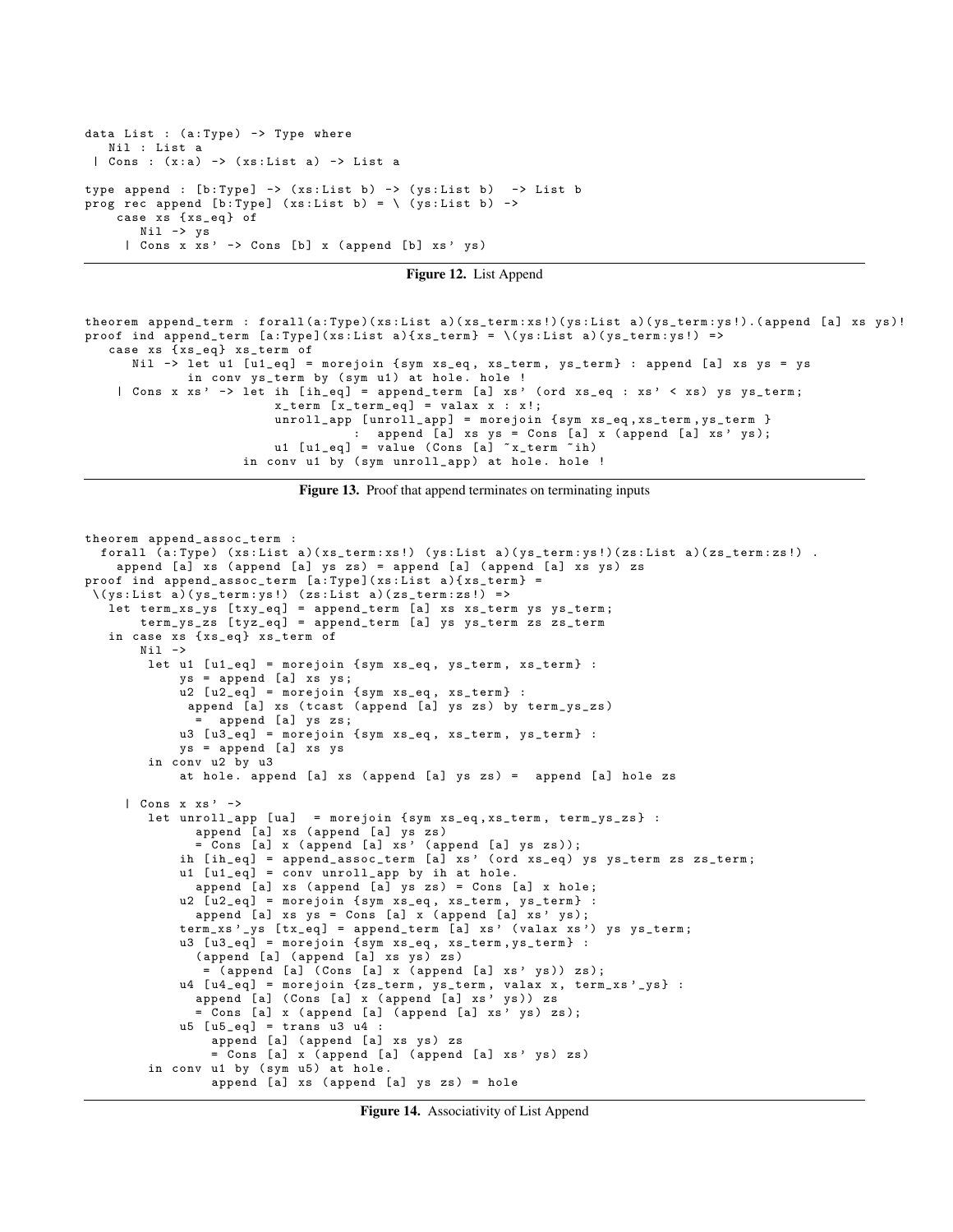```
theorem append_assoc :
  forall (a: Type) (xs:List a)(ys:List a)(zs:List a).
    append [a] xs (append [a] ys zs) = append [a] (append [a] xs ys) zs
proof append_assoc =
 \setminus(a: Type) (xs:List a) (ys:List a) (zs:List a) =>
  termcase xs { xs_term } of
     abort ->
      let aleft [a1_eq] = join 100 100:
            (\text{append } [\text{a}] (\text{abort } (\text{List } \text{a})) (\text{append } [\text{a}] \text{ys } \text{zs}) = (\text{abort } (\text{List } \text{a}));
           aright [ar_eq] = join 100 100(abort (List a)) = (append [a] (append [a] (abort (List a)) ys) zs);u1 [u1_eq] = trans aleft aright
      in conv u1 by x_term at hole .
           append [a] hole (append [a] ys zs) =
           append [a] (append [a] hole ys) zs
   | ! ->
      termcase ys { ys_term } of
          abort ->
           let aleft [a1_eq] = morejoin {xs_term}(\text{append } [\text{a}] xs (append [\text{a}] (abort (List a)) zs)) = abort (List a) ;
                aright [a1_eq] = morejoin {xs_term}:
                   (abort (List a)) = (append [a] (append [a] xs (abort (List a))) zs);
               u1 [u1_eq] = trans aleft aright
           in conv u1 by ys_term at hole .
                  append [a] xs ( append [a] hole zs ) =
                  append [a] (append [a] xs hole) zs
        | 1 - \rightarrowtermcase zs { zs_term } of
           abort \rightarrow let aleft [al_eq] = morejoin {xs_term, ys_term} :
                           (\text{append } [a] xs (\text{append } [a] ys (\text{abort } (List a)))) = abort (List a);
                          a_x_y_y_tterm [axy_eq] = append_term a xs xs_term ys ys_term;
                          aright [ar_eq] = morejoin \{xs\_term, ys\_term, a_x_y_t, term\} :
                           (abort (List a)) = (append [a] (append [a] xs ys) (abort (List a)));
                          u1 [u1<sub>-</sub>eq] = trans aleft aright
                     in conv u1 by zs_term at
                          hole. append [a] xs (append [a] ys hole) =
                                  append [a] (append [a] xs ys) hole
        | ! -> append_assoc_term [a] xs xs_term ys ys_term zs zs_term
```
Figure 15. Generalizing associativity of list append to non-terminating arguments.

## 8. Conclusion

Trellys is a research project investigating the design of a dependently typed programming language with call-by-value semantics and general recursion. Sep<sup>3</sup> is a core language design for Trellys, and occupies, to the best of our knowledge, a unique position in the language design space. Sep<sup>3</sup> supports internal and external verification, while not requiring a programmer to resort to indirect encodings to implement general recursive functions.

Sep<sup>3</sup> uses a syntactic distinction between the proof and programming languages to isolate non-termination in the programming language from the proof language. Despite the syntactic distinction proofs can *mention* programs in a sound way, a capability dubbed "Freedom of Speech".

Reasoning about programs with general recursion in a dependently typed language requires a number of modifications to the logic to ensure soundness while maintaining expressiveness. Variables can range, depending on context, over values or expressions, so Sep<sup>3</sup> includes a value judgment to differentiate the two. Equality proofs are constructed using partial evaluation of open terms, so termination casts are added to allow the programming language to soundly extend call-by-value reduction over non syntactic values. Many theorems are valid regardless of the termination behavior of the terms the theorems quantify over, so a termination case expression allows us to express those theorems, and furthermore allows us to reason about possibly diverging programs without proving termination.

Trellys remains a work in progress, and Sep<sup>3</sup> represents one attempt at defining a core language to support the desired goal of combining dependent types and a call-by-value language including general recursion. While the principal language design includes the concepts presented here as well as many other features, much work remains, most importantly the analysis of the meta-theoretical properties of the language design. Other future work involves the following topics.

- Sep<sup>3</sup> depends on a syntactic separation between the proof and programming fragments of the language. The Trellys team continues investigation into methods to remove this syntactic distinction, including an internalized type representing the proof/program classification of a term. This allows terms to safely be migrated from the proof language to the programming language, and vice-versa.
- $\bullet$  Sep<sup>3</sup> is designed as a core language, intended as an internal source for meta-theoretical study and to ease implementation of language processing tools. Core language proofs and programs are verbose, requiring a programmer to add a large number of explicit annotations. The Trellys project is investigating methods to automate the insertion of these annotations. We intend to collect these methods to form the basis of a surface language more amenable to programmer use.

A prototype implementation of the language design presented in this paper is available at http://code.google.com/p/trellys/